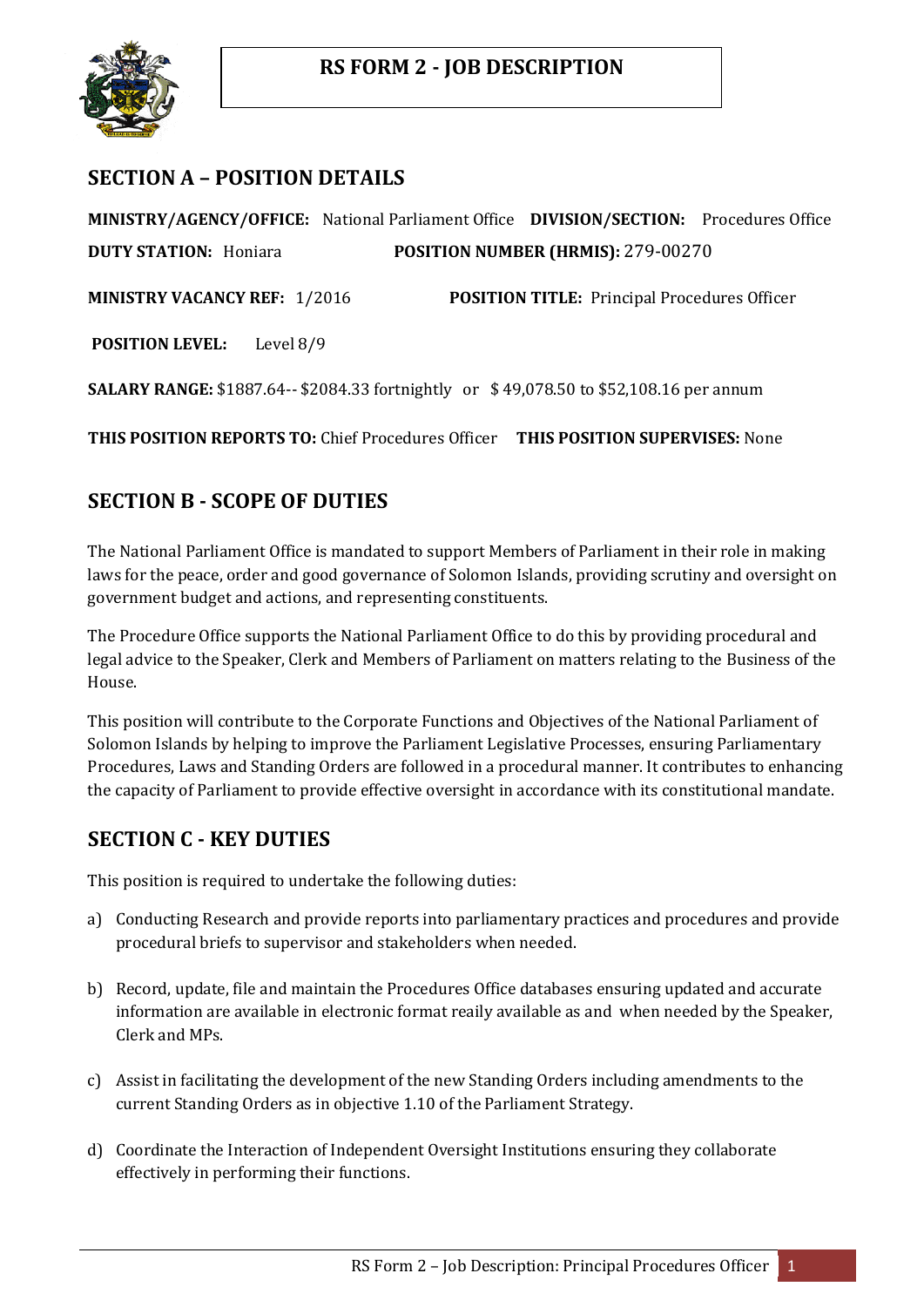- e) Assist in Compiling and providing reports and records by indexing past records of Bills, Motions and Documents tabled in Parliament.
- f) Involve in the provision of Procedural and [legal] advice and statistics to the Clerk, Speaker and MPs when needed.
- g) Assist to publish in the Parliament website and distribute to stakeholders, House meeting papers such as Provisional Order Papers, Order Papers, Business Papers and Minutes of Proceedings.
- h) Perform the functions and duties of the Chief Procedures Officer when absent.
- i) Undertake any other duties as reasonably required or directed by the Responsible Officer or Supervisor.

### **SECTION D - KEY DELIVERABLES**

The incumbent of this position will have their performance assessed according to following key deliverables:

- a) Research work conducted and reports and briefs provided to the appropriate stakeholder under the supervisor or Clerks directive.
- b) Procedures Office shared drives, databases and files are updated and maintained and easily accessed and information easily retrievable for stakeholders to use.
- c) New standing Orders developed and completed with consultation with Members of Parliament and Parliamentary Committees.
- d) Oversight Institutions led by Parliament produce a cooperative work programme on scrutiny of government policies and systems
- e) Reports produced and accurate records of tabled documents, motions and bills are kept up to date in the database.
- f) Quality and timely Procedural and Legal briefs as well as statistics provided to the Speaker, Clerk and MPs when required.
- g) Business papers and other papers of the House are published in the Parliament website and hard copies are made available to MPs before each sitting day.
- h) In the absence of the Chief Procedures Officer, the duties and functions of the Office of the chief Procedures remain operational and Parliament sittings not hindered in any way.
- i) Other duties as directed by the supervisor are carried out and results delivered on time.
- j) 100% attendance (unless on authorised leave) and compliance with Code of Conduct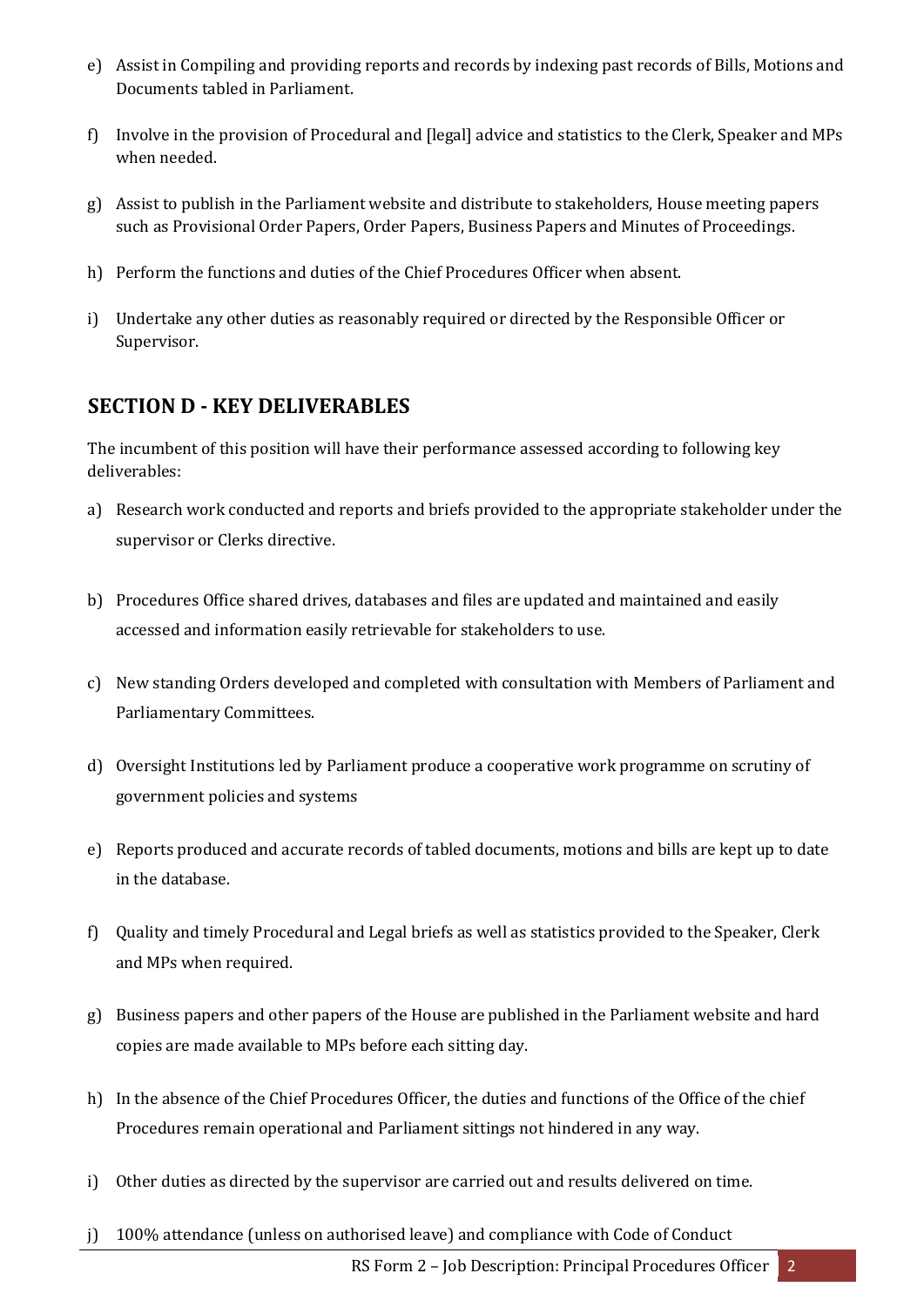# **SECTION E – QUALIFICATIONS AND CAPABILITIES**

#### **Mandatory Qualifications**

Must have at least a bachelor's degree in Law or a Bachelors degree in Management and Public Admin with 2 or more years work experience.

#### **Required Capabilities**

- a) Ability to conduct research, sift through information and produce report on the needed information in a form of written report, legal or procedural briefs.
- b) Excellent communication skills to conduct briefings for the Speaker, MPs, Clerk and staff when needed.
- c) Ability to work with electronic databases and regularly update them
- d) Ability to protect confidential information accessed through Parliament network and databases and maintain confidentiality and neutrality as required in a Parliament setting.
- e) Possess Leadership qualities that is able to coordinate, coach mentor, direct, proactively take initiatives and plan ahead on how to achieve results.
- f) Hardworking, reliable and honest

## **SECTION F - KEY SELECTION CRITERIA**

Suitability for this position will be assessed against the following key selection criteria:

KSC1.

Possess the required qualification and work experiences

KSC2.

Proven capability to conduct research, write quality reports, produce Legal and Procedural briefs and possesses

KSC3.

Ability to communicate and conduct briefings for Speaker, Clerk and Members of Parliament. Must posses excellent good communication skills to brief MPs, Clerk and Speaker when doing the presentation of briefs or reports

KSC4

Posses the ability to work with electronic databases, and continually update them

KSC5

Maintain confidentiality and exercise neutrality when working with Members of the three political groupings—Executive, Opposition and Independent Offices,

KSC6.